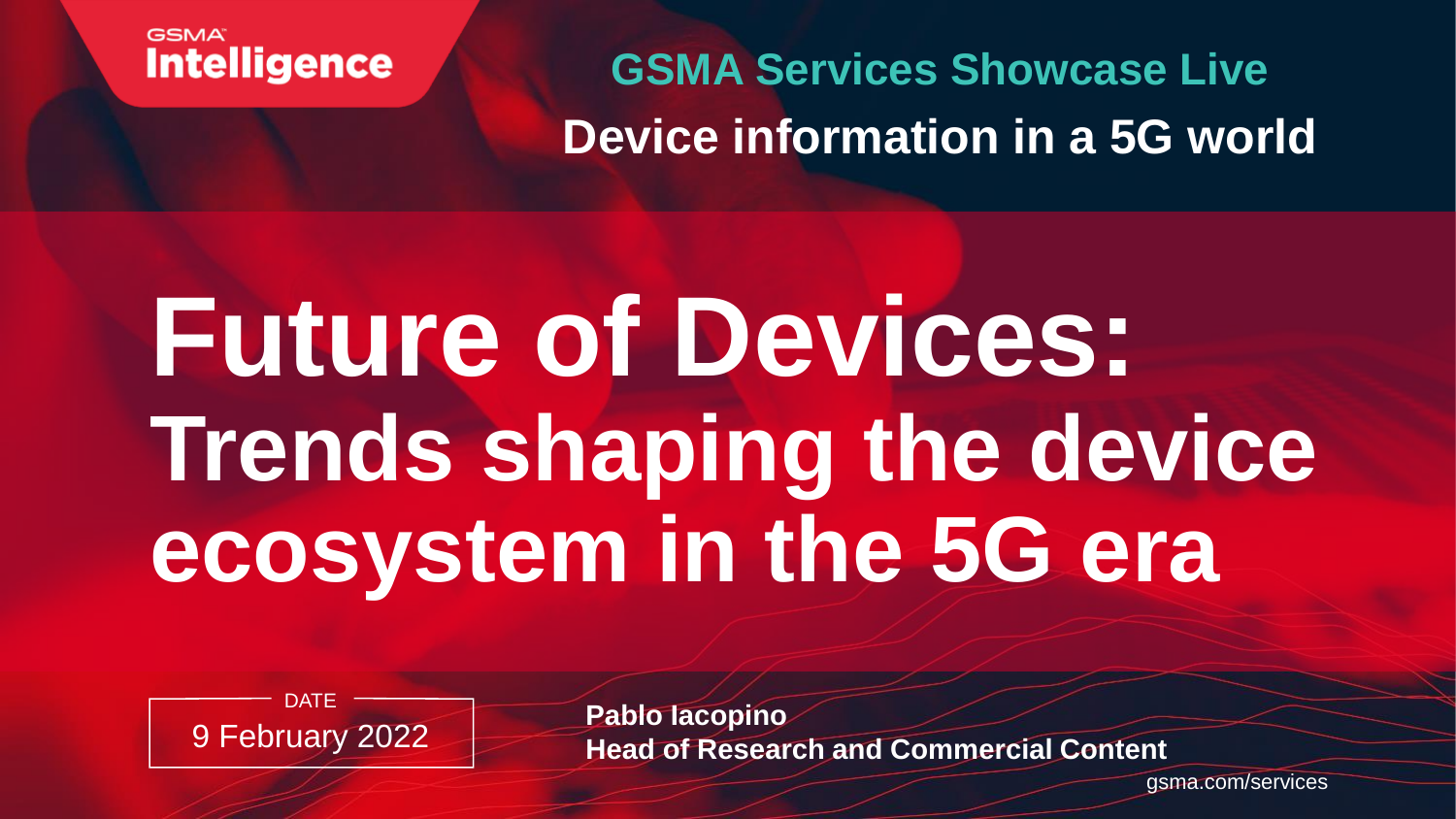### **Future of Devices**

*Trends shaping the device ecosystem in the 5G era*

### **Proliferation** of connected devices

- A growing and diverse range of devices
- For consumer and enterprise use cases
- Spurring new services and business models

New device technologies and network requirements

• 5G

- eSIM and iSIM
- AI capabilities
- VoLTE
- Security
- Identity
- Data analytics

**Changing** customer behaviour

- Shift to digital
- Always connected
- Multi-device access
- Multi-subscription
- Bundling
- Convergence of digital & real worlds

Device information is more important (and complex) than ever before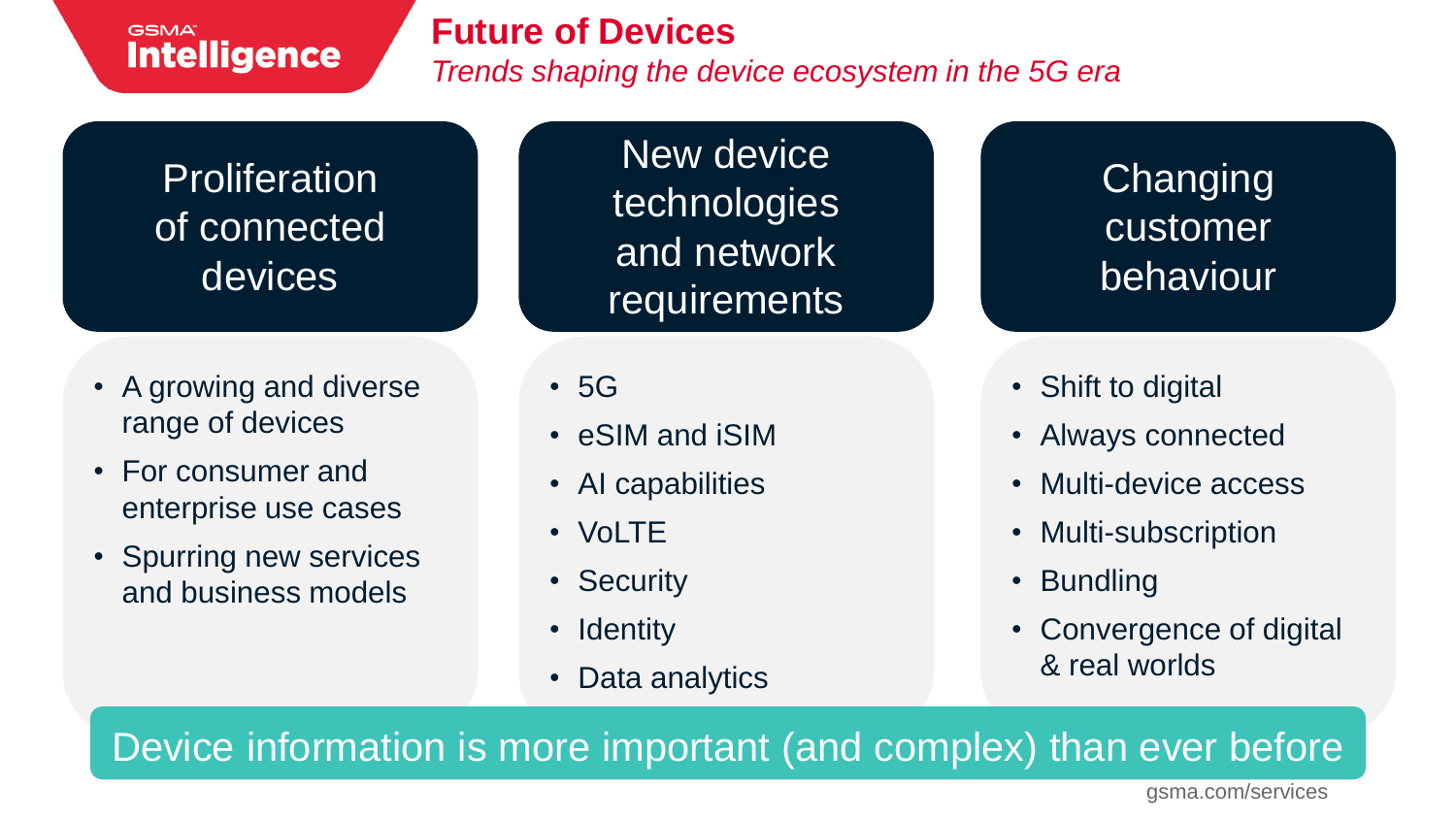### **Still room for mobile connections growth**

*5G is now a global trend. Five billion 5G connections by 2030* 

### **Global mobile connections**

Billion, excluding IoT



- **20% growth:** 1.6 billion new mobile connections through to 2030
- **All eyes on 5G:** 184 operators have launched 5G commercial services across 72 countries (end of 2021)
- **5G road to mainstream:**  in the 5G pioneer markets 5G adoption will surpass 4G adoption in 2023- 2024. Globally in 2029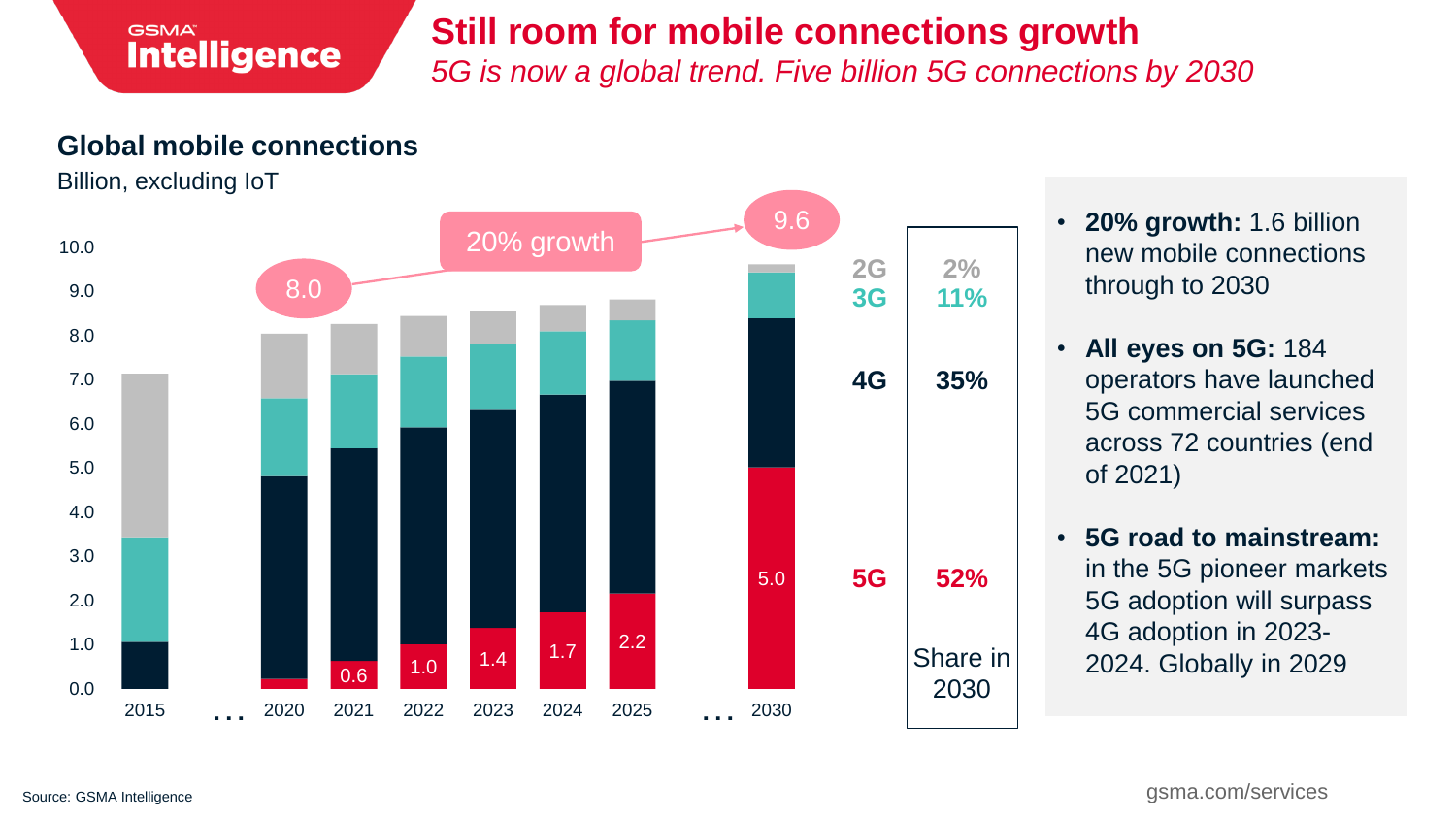### **5G dominates smartphones launches**

*Consumer intent to upgrade to 5G soars*

### **5G-capable smartphone launches**

**Intelligence** 

**GSMA** 



- **5G is mainstream in new phones:** attention now turns from device availability to prices
- **Cost barrier should become less relevant in 2022:** today, the cost of 5G (device rather than service) is the second-largest barrier to 5G adoption

Source: GSMA Intelligence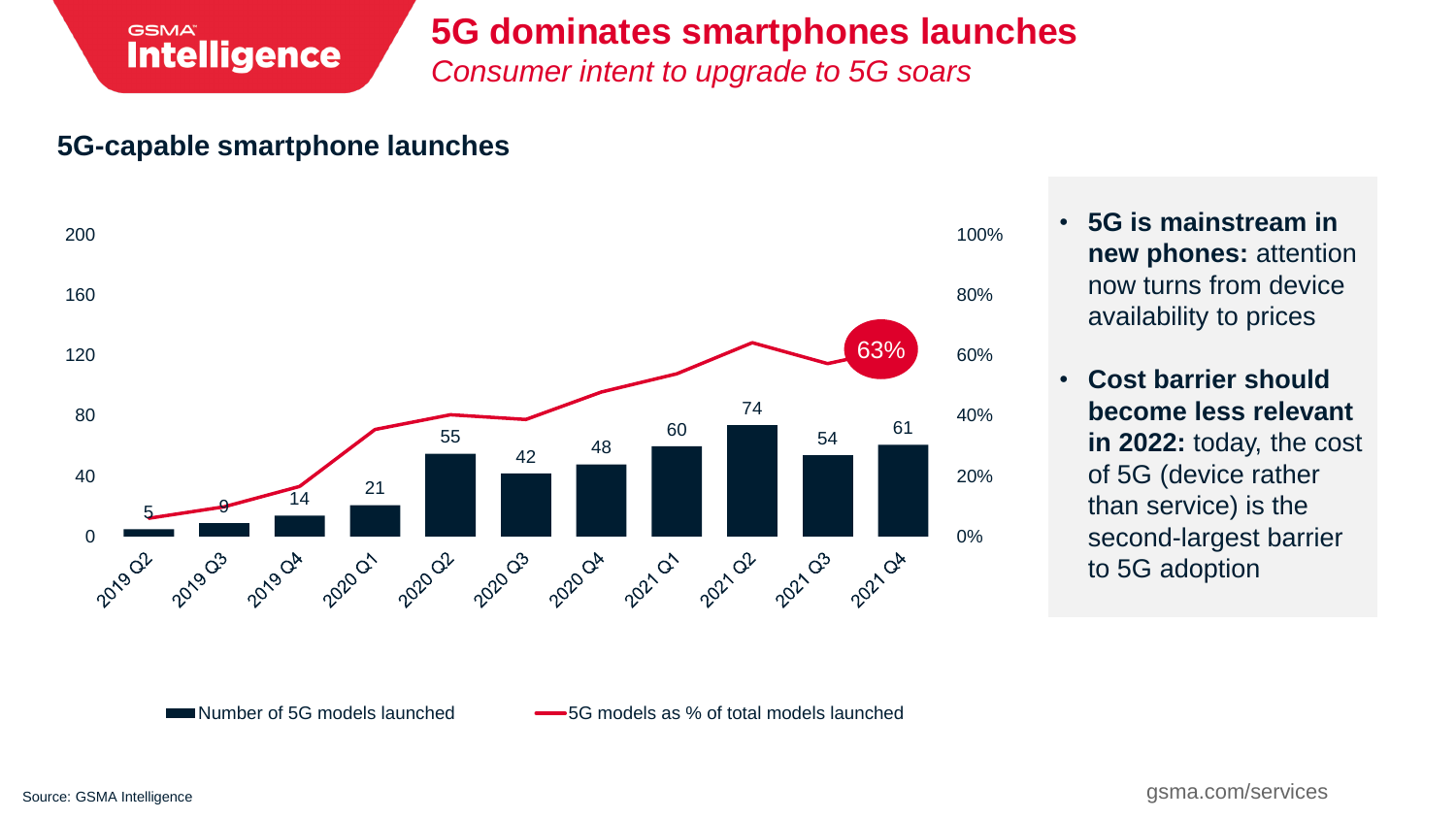### **5G brings higher consumer interest in bundling**

*Customer segmentation is crucial to driving higher uptake of 5G bundles*

### **Non-connectivity offerings consumers want packaged with their mobile subscription contracts**



### **5G effect.** 5G users are more interested than 4G users in adding services/content to their mobile contracts

Source: GSMA Intelligence Consumers in Focus Survey 2021. Percentage of contract mobile subscribers who have added or are interested in adding the above to their contract subscriptions (aggregate, 10 countries). Base: Smartphone users who are most frequently connected to 5G or 4G networks

gsma.com/services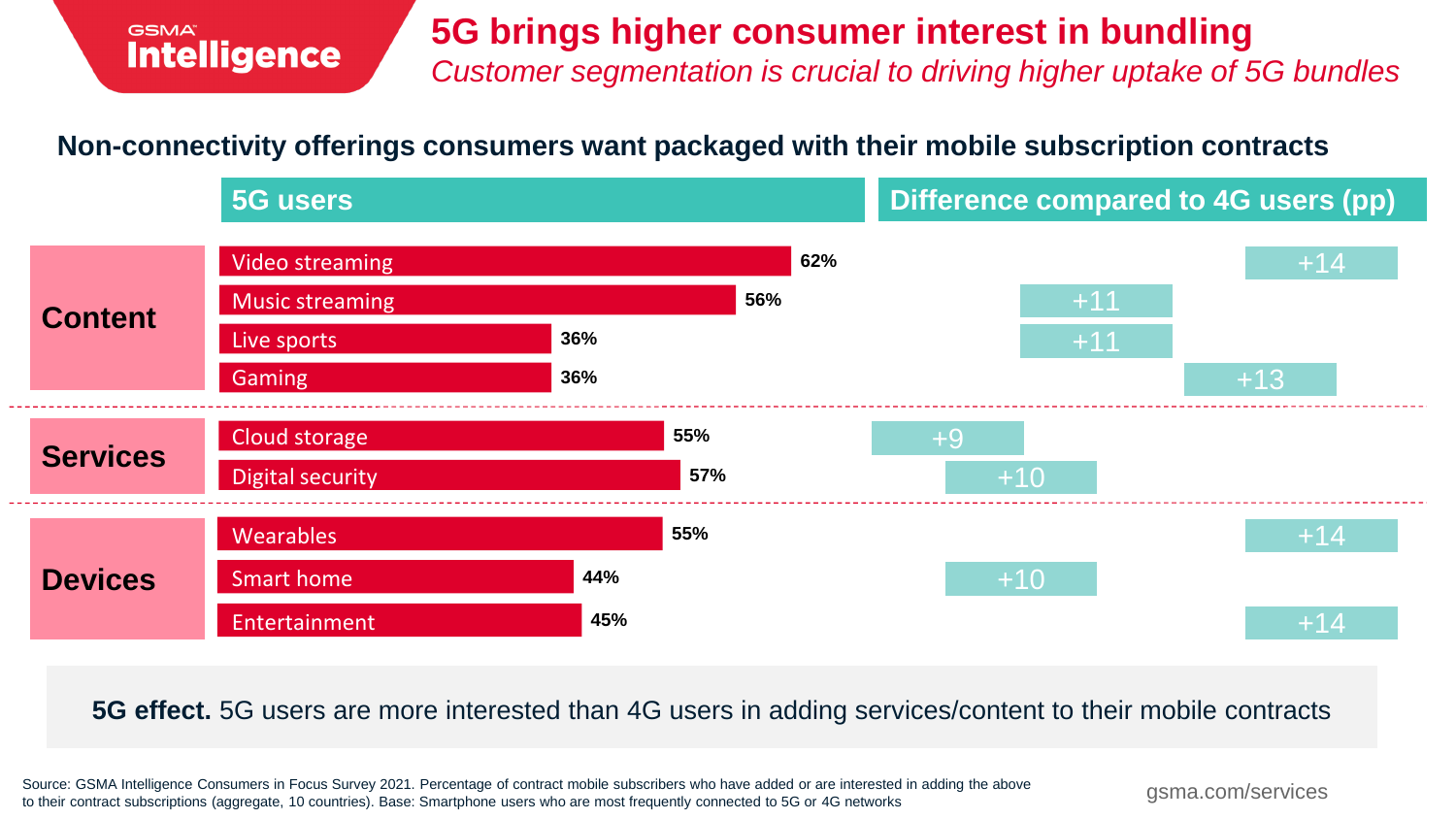### **Beyond mobile phones: a growing/dynamic ecosystem**  *Operators are a key distribution channel and enabler of device integration*

### **Strategic reasons for the sale of non-phone devices**

#### Operators speak – ranking



- **75:25 split:** phones vs. nonphones operator sales (volumes)
- **A churn factor…**but also new revenues
- **The role of 5G and eSIM:**  helping drive adoption of non-phone devices
- **Customer needs:** easy set up, integration, multi-device access and multisubscription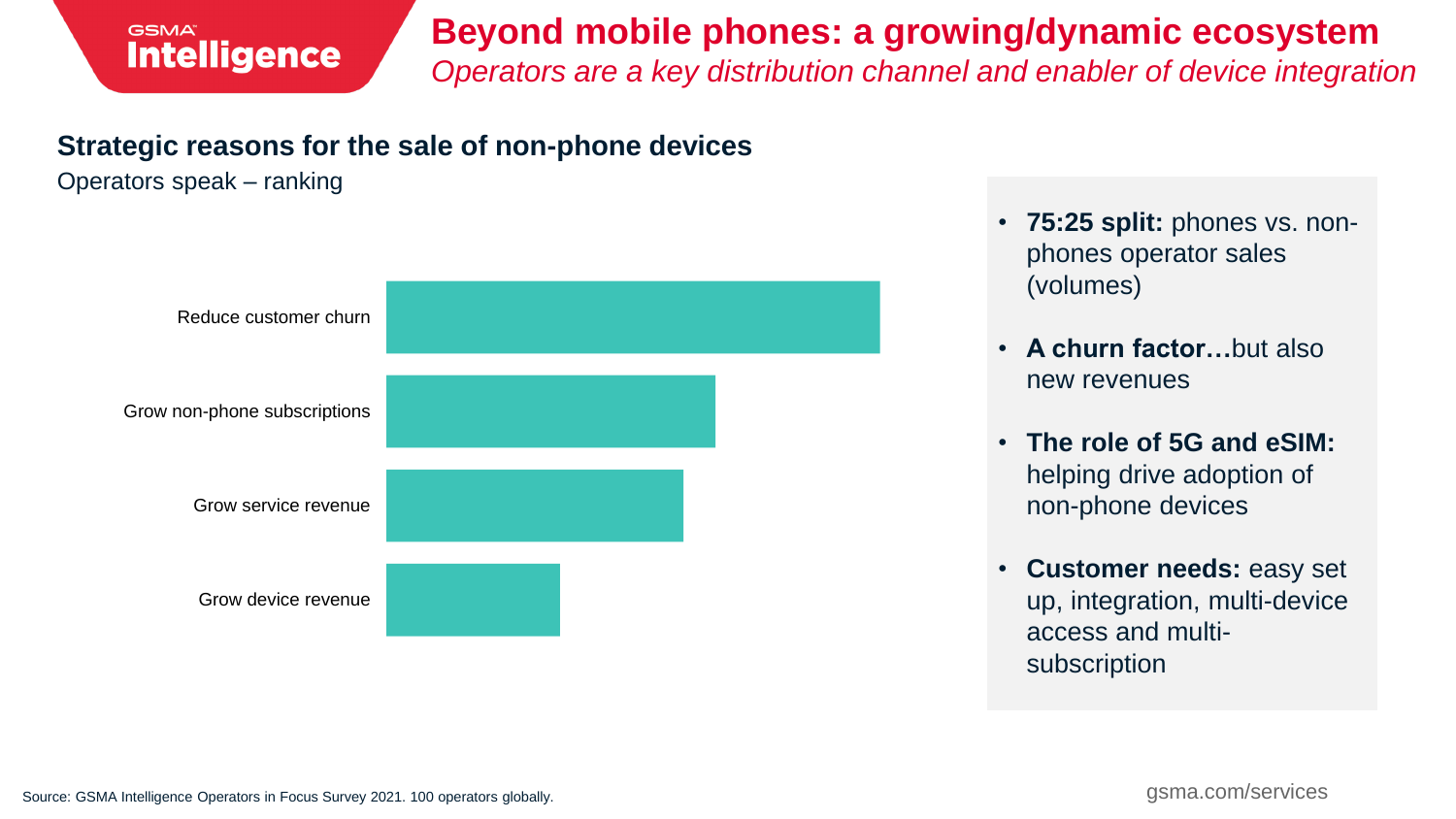

### **IoT market: explosion of connections and devices**

*~3x growth through to 2030*



■ Consumer IoT ■ Enterprise IoT

• **Enterprise driving IoT growth:** ~70% of IoT connections growth will come from enterprise use cases in 2022

- **Consumer trends:** smart home drives growth. Smartwatches overtaking fitness trackers
- **Cellular on the rise:** more than 5 billion licensed cellular IoT connections in 2030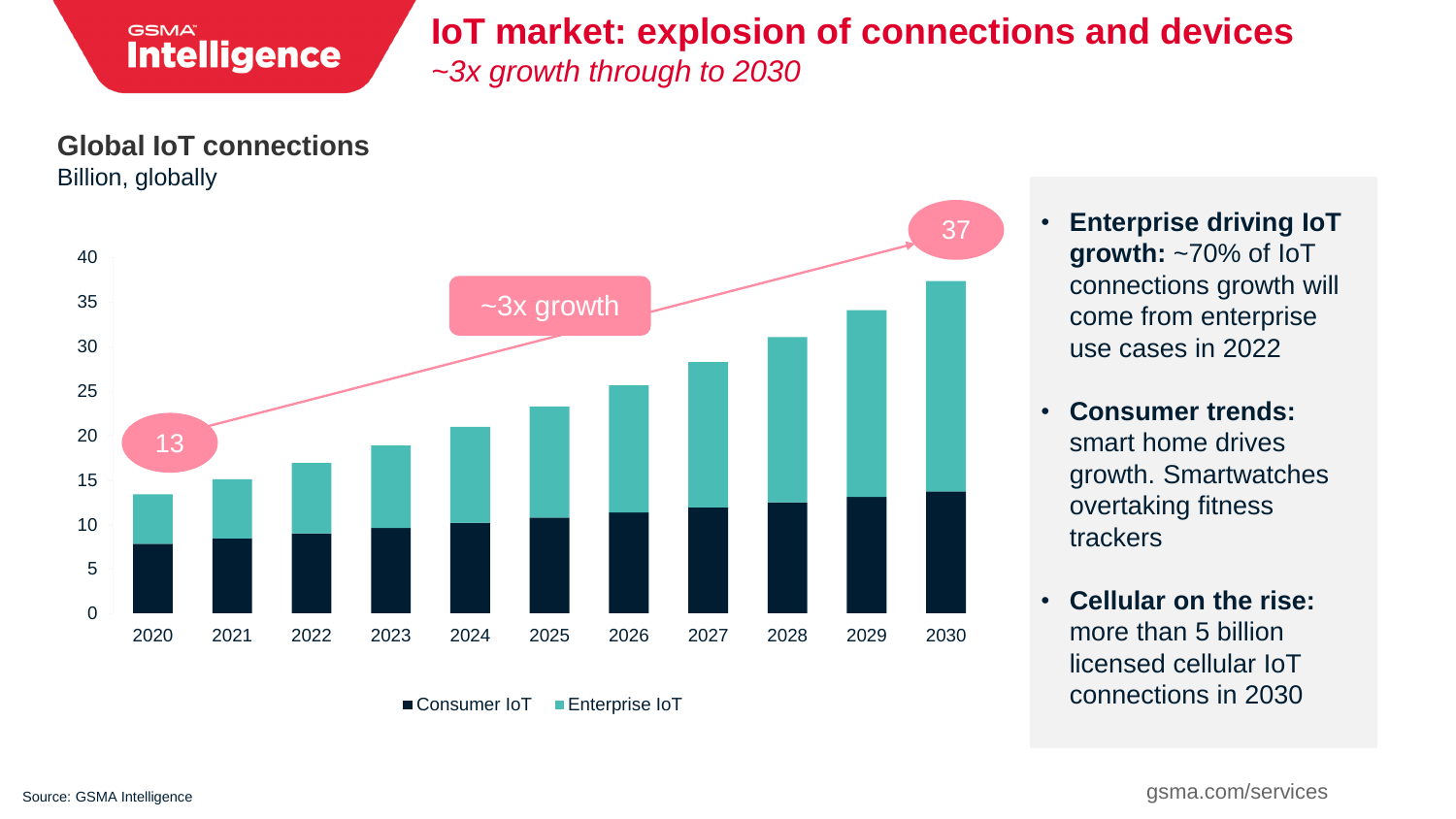Looking for more insights? Check out our Reports

**Digital consumer: five trends to watch in 2022**

**Analysing the behaviour of early 5G users: 10 things to know when planning consumer 5G strategies**

**IoT market update: assessing disruption and opportunities, forecasting connections to 2030**





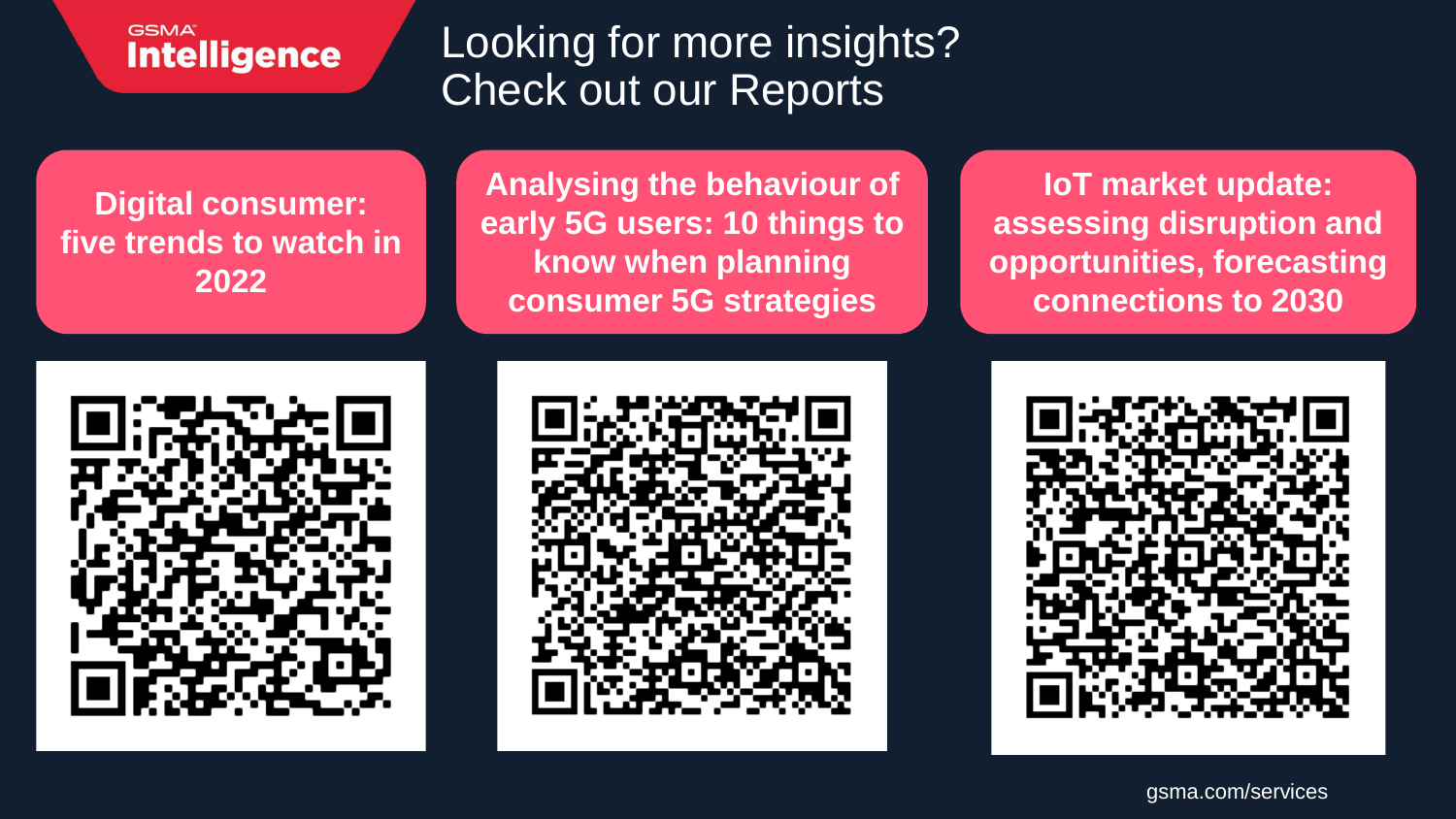# About GSMA Intelligence



## info@gsmaintelligence.com